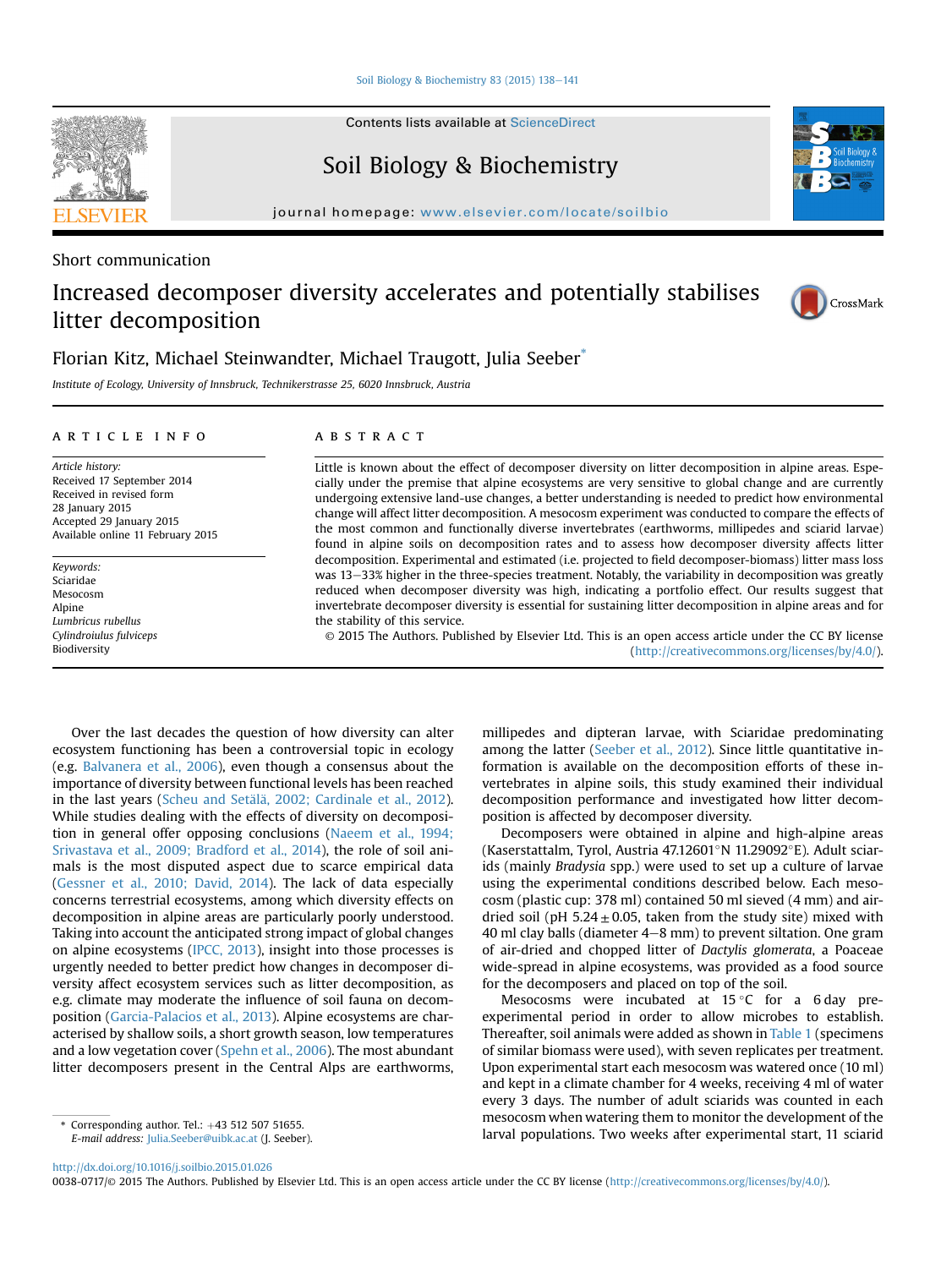<span id="page-1-0"></span>The number of individuals of the three decomposer species with mean biomass in gram and standard deviation in parentheses used in the different treatments per mesocosm. L Lumbricidae (Lumbricus rubellus), D Diplopoda (Cylindroiulus fulviceps), S sciarid larvae (Bradysia spp.).

| Treatment   | L. rubellus        | C. fulviceps       | Sciarid larvae          |
|-------------|--------------------|--------------------|-------------------------|
| S           |                    |                    | 11 $(0.013 \pm 0.0011)$ |
| D           | --                 | $1(0.11 \pm 0.02)$ |                         |
| L           | $1(0.63 \pm 0.13)$ |                    |                         |
| $S + D$     |                    | $1(0.15 \pm 0.04)$ | 11 $(0.012 \pm 0.0015)$ |
| $S + L$     | $1(0.53 \pm 0.10)$ |                    | 11 $(0.010 \pm 0.0009)$ |
| $D + L$     | $1(0.46 \pm 0.12)$ | $1(0.12 \pm 0.03)$ |                         |
| $S + L + D$ | $1(0.44 \pm 0.09)$ | $1(0.12 \pm 0.04)$ | 11 $(0.012 \pm 0.0010)$ |
|             |                    |                    |                         |

larvae were added per mesocosm to replace for larvae which entered pupation. After 28 days, all soil animals were removed and the litter material was separated from the soil, dried and the mass of both animals and litter was determined to the nearest 0.001 mg. One mesocosm  $(D + S$  treatment) was excluded because the millipede died during the experiment, as well as two outliers (one S and one  $D + L + S$  treatment). Litter mass loss was calculated by subtracting remaining from original litter mass; differences between treatments were analysed by ANOVA. We statistically checked for non-additive effects in the three-species treatment by comparing observed with expected values using a t-Test. All analyses and graphics were done in R 3.1.1 ([R Core Team, 2014\)](#page-3-0).

Litter mass loss was about 20% in the control treatment, representing microbial litter decomposition, and increased in mesocosms harbouring animal decomposers by  $4.6\%$  – 13.3% (Fig. 1). An exception was the Sciaridae monoculture (Dunnett Contrasts analysis P 1.00), which was therefore excluded from all further analysis. The three-species treatment showed the highest decomposition rate compared to the monotreatments, followed by the Lumbricus rubellus + Cylindroiulus fulviceps treatment (Fig. 1). Most noticeable is the low variability in the three-species treatment compared to all other treatments (however, Levene test P 0.08). To estimate litter mass loss under field conditions, experimental mass loss of each mesocosm was projected to decomposer biomass typically found in high-alpine grasslands [\(Seeber et al.,](#page-3-0) [2012; Steinwandter, 2012](#page-3-0)) after subtracting microbial decomposition ([Fig. 2\)](#page-2-0). Estimated litter mass loss for communities containing earthworms was highest, while diplopod effects became less important. This can be explained by low abundances of millipedes in high-alpine soils (decomposer biomass ratio (L:D:S): experiment: 44:10:1; estimates for an alpine meadow: 1162:3:1). The litter mass loss projected for field conditions was significantly different between the three-species-treatment and the millipede monoculture ( $P < 0.001$ ), the earthworm monoculture ( $P < 0.001$ ), the millipede/sciarid treatment  $(P < 0.001)$  and the earthworm/ Sciaridae treatment (P 0.013) [\(Fig. 2](#page-2-0)). Sciaridae induced a higher litter mass loss in the three-species-treatment, but showed no significant difference from the control on their own.

In accordance with recent literature which suggests that functional diversity might be more important than species richness for biodiversity-ecosystem functioning relationships (see [Heemsbergen et al., 2004; Balvanera et al., 2006\)](#page-2-0), we designed our experiment using three functionally diverse groups of decomposers: earthworms, millipedes and sciarid larvae. Earthworms such as Lumbricus rubellus fragment and mix litter with mineral soil, and their organic-mineral faeces are deposited in the litter layer. Millipedes such as Cylindroiulus fulviceps fragment litter and deposit their purely organic faeces in the litter layer. Due to the small size of the sciarid larvae they most probably feed on faeces of larger decomposers, thereby further advancing decomposition, a fact which fits with our observations.



Fig. 1. Relative mass loss of Dactylis glomerata litter (%) in mesocosms harbouring Diplopoda (D), Lumbricidae (L), Sciaridae (S) and respective combinations, including a control treatment without detritivores (C) after 4 weeks ( $n = 7$ ).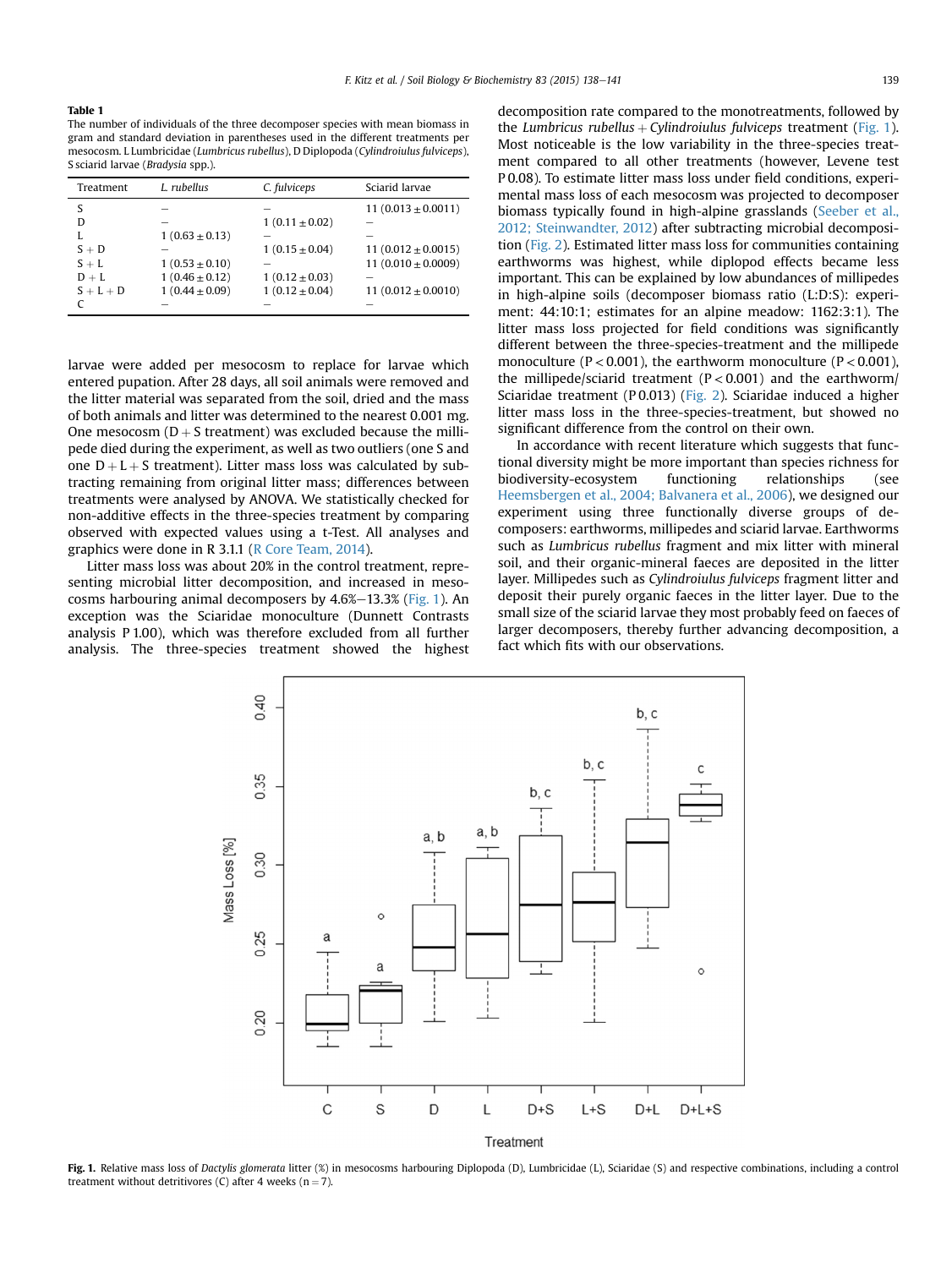<span id="page-2-0"></span>

Fig. 2. Estimated mass loss of Dactylis glomerata litter (%) projected to field-based decomposer densities in high alpine soils including Diplopoda(D), Lumbricidae (L), Sciaridae (S), and respective combinations after 4 weeks. Litter mass loss was calculated for each treatment by subtracting the litter mass loss of the control, then dividing it by the initial total animal biomass present in the experiment and afterwards multiplying it by the estimated biomass present in high alpine ecosystems. Different letters indicate significant differences (post-hoc test with Tukey correction following ANOVA  $F_{5,34}$  14.95; P < 0.001).

The highest decomposition rates were observed in the threespecies treatment, exceeding a pure additive effect of the species involved ([Figs. 1 and 2,](#page-1-0)  $P < 0.001$ ), thereby confirming the importance of functional diversity in litter decomposition processes ([Nielsen et al., 2011\)](#page-3-0). A notable result of our study is the low variability of experimental [\(Fig. 1](#page-1-0)) and estimated litter mass loss (Fig. 2) in the three-species treatment. This points towards a portfolio effect ([Tilman, 1999\)](#page-3-0), where an increased diversity of decomposers not just increases litter decomposition rates but also reduces variability and as such increases stability of this ecosystem service. This idea is corroborated by previous findings where stabilising effects of decomposer diversity on litter decomposition were demonstrated for fungal communities (Dang et al., 2005; Pascoal et al., 2010), in aquatic systems (McKie et al., 2009), and in grasslands (Eisenhauer and Schädler, 2011). Future work should examine the underlying mechanisms in greater detail to allow for better predictions on the role of invertebrate decomposer diversity for the magnitude and stability of litter decomposition in alpine areas under a changing climate and management. The current experiment did not allow us to differentiate between functional diversity and species richness per se as each of the three decomposer species had a unique functional role. Further experiments where several species within the same functional group are present will make it possible to tease apart the effects of these two components of biodiversity.

### Acknowledgements

The study was financially supported by the Austrian Science Fund FWF, project number T441. We thank three anonymous reviewers for most valuable comments.

#### References

- Balvanera, P., Pfi[sterer, A.B., Buchmann, N., He, J.-S., Nakashizuka, T., Raffaelli, D.,](http://refhub.elsevier.com/S0038-0717(15)00045-0/sref1) [Schmid, B., 2006. Quantifying the evidence for biodiversity effects on ecosystem](http://refhub.elsevier.com/S0038-0717(15)00045-0/sref1) [functioning and services. Ecology Letters 9, 1146](http://refhub.elsevier.com/S0038-0717(15)00045-0/sref1)-[1156](http://refhub.elsevier.com/S0038-0717(15)00045-0/sref1).
- [Bradford, M.A., Wood, S.A., Bardgett, R.D., Black, H.I.J., Bonkowski, M., Eggers, T.,](http://refhub.elsevier.com/S0038-0717(15)00045-0/sref2) [Grayston, S.J., Kandeler, E., Manning, P., Set](http://refhub.elsevier.com/S0038-0717(15)00045-0/sref2)ä[l](http://refhub.elsevier.com/S0038-0717(15)00045-0/sref2)ä, H., Jones, T.H., 2014. Disconti[nuity in the responses of ecosystem processes and multifunctionality to altered](http://refhub.elsevier.com/S0038-0717(15)00045-0/sref2) soil community composition. PNAS  $111$ ,  $14478 - 14483$ .
- [Cardinale, B.J., Duffy, J.E., Gonzalez, A., Hooper, D.U., Perrings, C., Venail, P.,](http://refhub.elsevier.com/S0038-0717(15)00045-0/sref3) [Narwani, A., Mace, G.M., Tilman, D., Wardle, D.A., Kinzig, A.P., Daily, G.C.,](http://refhub.elsevier.com/S0038-0717(15)00045-0/sref3) [Loreau, M., Grace, J.B., Larigauderie, A., Srivastava, D.S., Naeem, S., 2012.](http://refhub.elsevier.com/S0038-0717(15)00045-0/sref3) [Biodiversity loss and its impact on humanity. Nature 486, 59](http://refhub.elsevier.com/S0038-0717(15)00045-0/sref3)–[67.](http://refhub.elsevier.com/S0038-0717(15)00045-0/sref3)
- [Dang, C.K., Chauvet, E., Gessner, M.O., 2005. Magnitude and variability of process](http://refhub.elsevier.com/S0038-0717(15)00045-0/sref4) [rates in fungal diversity-litter decomposition relationships. Ecology Letters 8,](http://refhub.elsevier.com/S0038-0717(15)00045-0/sref4) [1129](http://refhub.elsevier.com/S0038-0717(15)00045-0/sref4)-[1137.](http://refhub.elsevier.com/S0038-0717(15)00045-0/sref4)
- [David, J.F., 2014. The role of litter-feeding macroarthropods in decomposition pro](http://refhub.elsevier.com/S0038-0717(15)00045-0/sref5)[cesses: a reappraisal of common views. Soil Biology and Biochemistry 76,](http://refhub.elsevier.com/S0038-0717(15)00045-0/sref5) [109](http://refhub.elsevier.com/S0038-0717(15)00045-0/sref5)-118
- Eisenhauer, N., Schädler, M., 2011. Inconsistent impacts of decomposer diversity on [the stability of aboveground and belowground ecosystem functions. Oecologia](http://refhub.elsevier.com/S0038-0717(15)00045-0/sref6) [165, 403](http://refhub.elsevier.com/S0038-0717(15)00045-0/sref6)-[415](http://refhub.elsevier.com/S0038-0717(15)00045-0/sref6).
- [Garcia-Palacios, P., Maestre, F.T., Kattge, J., Wall, D.H., 2013. Climate and litter quality](http://refhub.elsevier.com/S0038-0717(15)00045-0/sref7) [differently modulate the effects of soil fauna on litter decomposition across](http://refhub.elsevier.com/S0038-0717(15)00045-0/sref7) [biomes. Ecology Letters 16, 1045](http://refhub.elsevier.com/S0038-0717(15)00045-0/sref7)-[1053](http://refhub.elsevier.com/S0038-0717(15)00045-0/sref7).
- [Gessner, M.O., Swan, C.M., Dang, C.K., McKie, B.G., Bardgett, R.D., Wall, D.H.,](http://refhub.elsevier.com/S0038-0717(15)00045-0/sref8) [H](http://refhub.elsevier.com/S0038-0717(15)00045-0/sref8)ättenschwiler, S., 2010. Diversity meets decomposition. Trends in Ecology and [Evolution 25, 372](http://refhub.elsevier.com/S0038-0717(15)00045-0/sref8)-[380.](http://refhub.elsevier.com/S0038-0717(15)00045-0/sref8)
- [Heemsbergen, D.A., Berg, M.P., Loreau, M., van Haj, J.R., Faber, J.H., Verhoef, H.A.,](http://refhub.elsevier.com/S0038-0717(15)00045-0/sref9) [2004. Biodiversity effects on soil processes explained by interspeci](http://refhub.elsevier.com/S0038-0717(15)00045-0/sref9)fic functional [dissimilarity. Science 306, 1019](http://refhub.elsevier.com/S0038-0717(15)00045-0/sref9)-[1020.](http://refhub.elsevier.com/S0038-0717(15)00045-0/sref9)
- [IPCC, 2013. In: Qin, T.F.D., Plattner, G.-K., Tignor, M., Allen, S.K., Boschung, J.,](http://refhub.elsevier.com/S0038-0717(15)00045-0/sref10) [Nauels, A., Xia, Y., Bex, V., Midgley, P.M. \(Eds.\), Climate Change 2013: the](http://refhub.elsevier.com/S0038-0717(15)00045-0/sref10) [Physical Science Basis. Contribution of Working Group I to the Fifth Assessment](http://refhub.elsevier.com/S0038-0717(15)00045-0/sref10) [Report of the Intergovernmental Panel on Climate Change. Cambridge Univer](http://refhub.elsevier.com/S0038-0717(15)00045-0/sref10)[sity Press, Cambridge, United Kingdom and New York, NY, USA, 1535 pp](http://refhub.elsevier.com/S0038-0717(15)00045-0/sref10).
- [McKie, B.G., Schindler, M., Gessner, M.O., Malmqvist, B., 2009. Placing biodiversity](http://refhub.elsevier.com/S0038-0717(15)00045-0/sref11) [and ecosystem functioning in context: environmental perturbations and the](http://refhub.elsevier.com/S0038-0717(15)00045-0/sref11) [effects of species richness in a stream](http://refhub.elsevier.com/S0038-0717(15)00045-0/sref11) field experiment. Oecologia 160, [757](http://refhub.elsevier.com/S0038-0717(15)00045-0/sref11)-[770](http://refhub.elsevier.com/S0038-0717(15)00045-0/sref11).